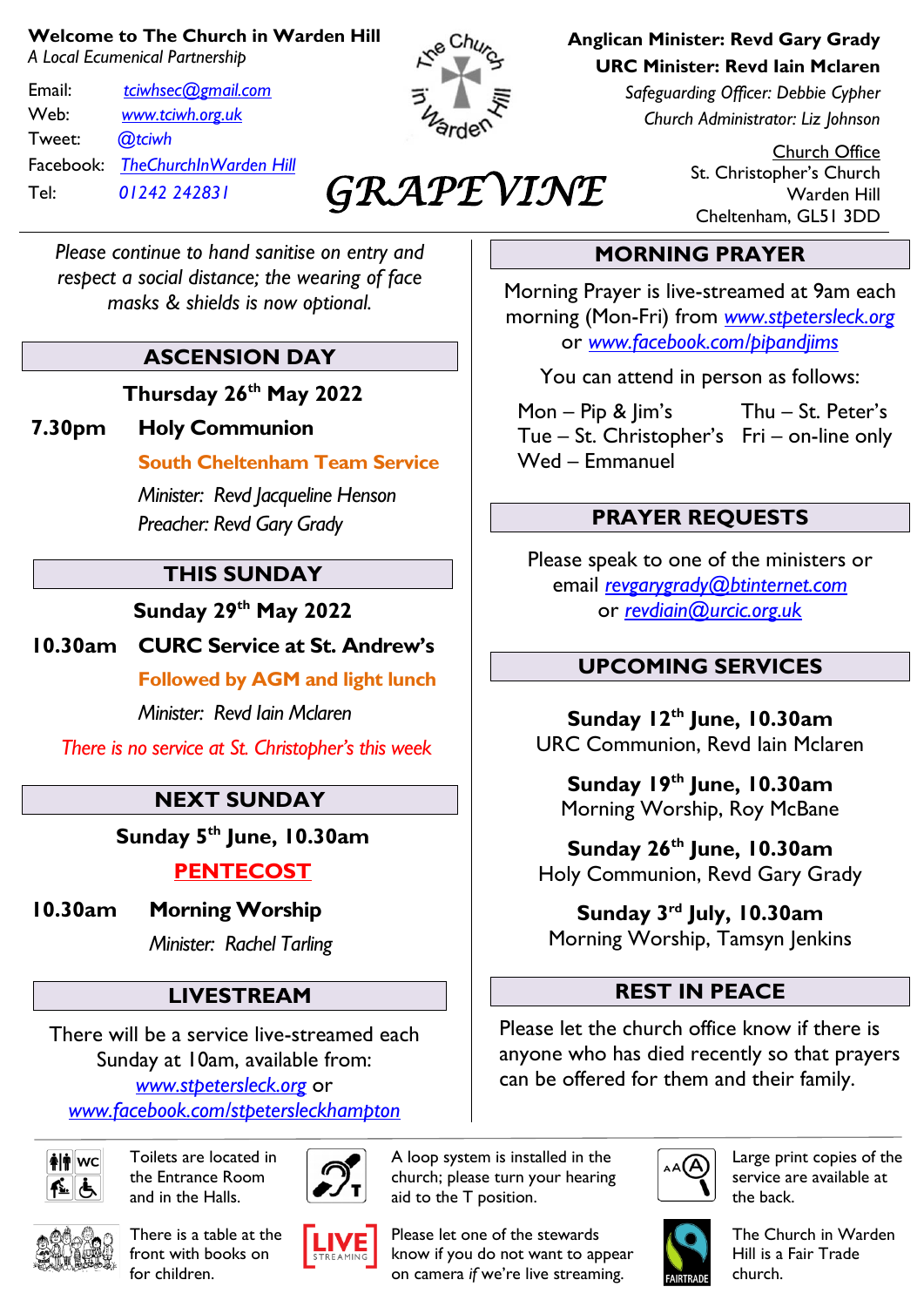### **WEEKLY CALENDAR OF EVENTS**

*St. Christopher's is open 9am-4pm each day.*

| Sun | 12.00                   | <b>CURC AGM at St Andrew's</b><br>No service at St Christopher's                    |
|-----|-------------------------|-------------------------------------------------------------------------------------|
| Mon | 19.30                   | Recorder Group                                                                      |
| Tue | 09.00<br>10.30<br>19.30 | Morning Prayer at St. Christopher's<br>Family Fun Day at St Andrew's<br>House Group |
| Wed | 12.00<br>19.00          | Midweek Prayer at URCC<br><b>Bellringing</b>                                        |
| Thu |                         | <b>Spring Bank Holiday</b>                                                          |
| Fri | 18.00                   | Jubilee Bank Holiday<br><b>Choir Practice</b>                                       |
| Sat | 10.00                   | Jubilee Bell Peal                                                                   |
| Sun | 12.00                   | Jubilee Picnic at St. Christopher's                                                 |

#### **COLLECT FOR THE DAY**

Risen, ascended Lord, as we rejoice at your triumph, fill your Church on earth with power and compassion, that all who are estranged by sin may find forgiveness and know your peace, to the glory of God the Father. Amen.

#### **ASCENSION READING**

#### *Acts 4.1-11*

While staying with the apostles, Jesus ordered them not to leave Jerusalem, but to wait there for the promise of the Father. 'This', he said, 'is what you have heard from me; for John baptized with water, but you will be baptized with the Holy Spirit not many days from now.'

So when they had come together, they asked him, 'Lord, is this the time when you will restore the kingdom to Israel?' He replied, 'It is not for you to know the times or periods that the Father has set by his own authority. But you will receive power when the Holy Spirit has come upon you; and you will be my witnesses in Jerusalem, in all Judea and Samaria, and to the ends of the earth.'

When he had said this, as they were watching, he was lifted up, and a cloud took him out of their sight. While he was going and they were gazing up towards heaven,

suddenly two men in white robes stood by them. They said, 'Men of Galilee, why do you stand looking up towards heaven? This Jesus, who has been taken up from you into heaven, will come in the same way as you saw him go into heaven.'

#### **ASCENSION GOSPEL**

#### *Luke 24.44-53*

Then he said to them, 'These are my words that I spoke to you while I was still with you, that everything written about me in the Law of Moses, the prophets, and the psalms must be fulfilled.' Then he opened their minds to understand the scriptures, and he said to them, 'Thus it is written, that the Messiah is to suffer and to rise from the dead on the third day, and that repentance and forgiveness of sins is to be proclaimed in his name to all nations, beginning from Jerusalem. You are witnesses of these things. And see, I am sending upon you what my Father promised; so stay here in the city until you have been clothed with power from on high.'

Then he led them out as far as Bethany, and, lifting up his hands, he blessed them. While he was blessing them, he withdrew from them and was carried up into heaven. And they worshipped him, and returned to Jerusalem with great joy; and they were continually in the temple blessing God.

*Please note that the wording of the readings may differ very slightly in the service itself.*

#### **PRAYERS**

#### **PRAYERS FOR UKRAINE**



There are a number of ways to support, or engage with, the crisis in Ukraine...

- 1. **Pray** Spend some time each day to pray for the people and place of Ukraine.
- 2. **Donate** Please use the DEC link below: *[www.dec.org.uk/appeal/ukraine-humanitarian](http://www.dec.org.uk/appeal/ukraine-humanitarian-appeal)[appeal](http://www.dec.org.uk/appeal/ukraine-humanitarian-appeal)*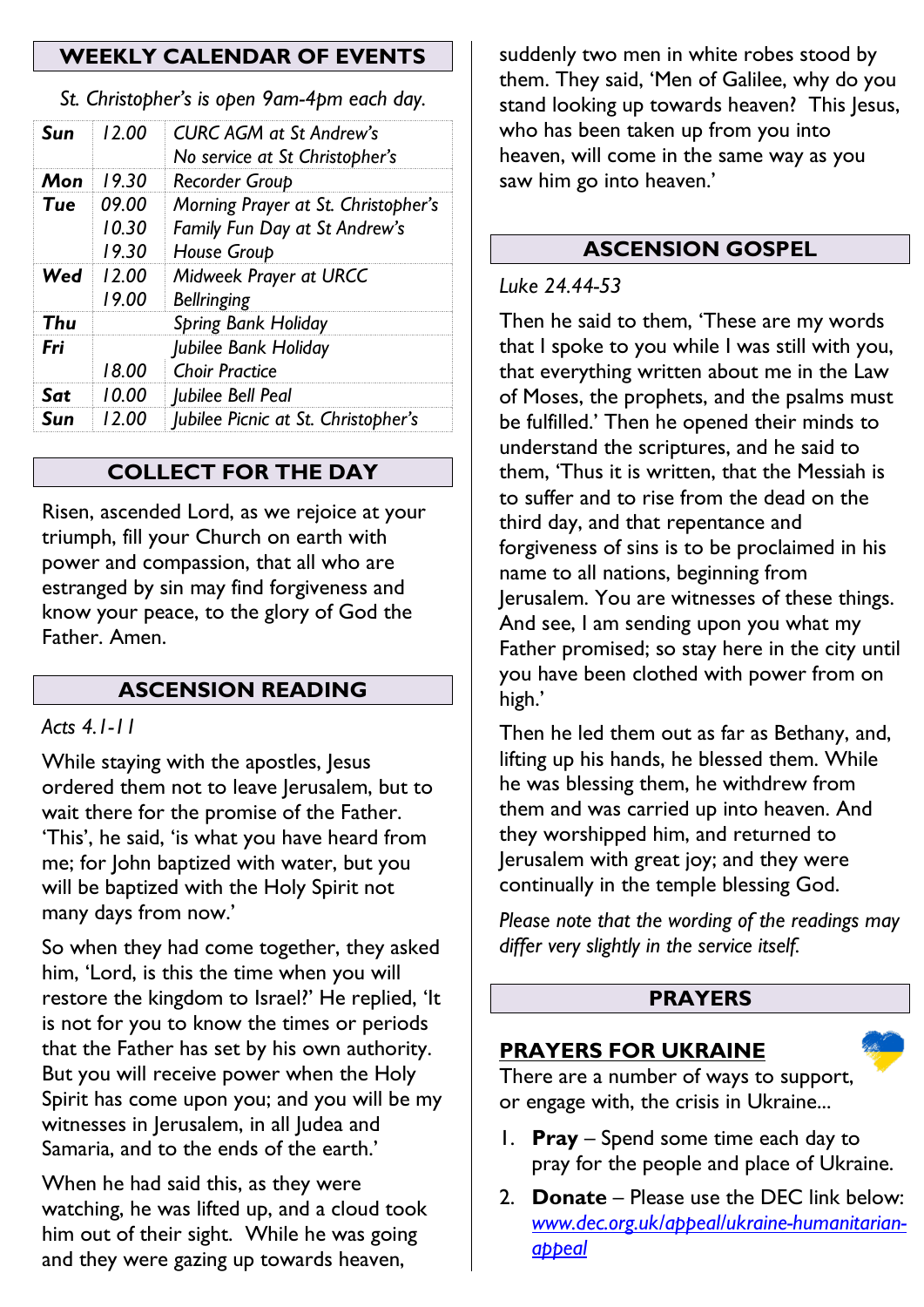- 3. **Listen** To a special sung 'Prayer for Ukraine', which is sung in Ukrainian *[here](https://stpetersleck.org/wp-content/uploads/2022/03/Prayer-for-Ukraine_St-Peters-Choir_MP3.mp3)*.
- 4. **Psalm 31** A psalm of faith, hope and courage for the people of Ukraine, click *[here](https://stpetersleck.org/psalm_31_ukraine-720p/)*.

# **WEEKLY PRAYER FOCUS**

| oth .     | Stancombe Grove & Azalea Drive                 |  |
|-----------|------------------------------------------------|--|
| $2$ nth   | Bluebell Grove & Lavender Road                 |  |
| $21^{st}$ | Sissinghurst Grove & Ansell Close              |  |
| I st      | Salisbury Avenue & Katharine Court             |  |
| end       | <b>Woodlands Road &amp; Silverthorne Close</b> |  |
|           | Winchester Way & Hazlewood Close               |  |
|           | Canterbury Walk & Norwich Drive                |  |

# **YEMEN UPDATE**

 $\widehat{\mathbb{C}}$ Praise God: a truce between conflicting parties in Yemen has led to the first ceasefire in six years. It has largely held since April. This will help aid agencies to respond to the increasing need in Yemen as 80% of the population are in need of assistance. Please pray for a peaceful solution to the conflict and for world leaders to commit to an increase in funding to help end the crisis in Yemen.

### **WEEKLY NOTICES**

All contributions should be emailed directly to Liz Johnson in the Church Office at: *[tciwhsec@gmail.com](mailto:tciwhsec@gmail.com)* by **9am** each Thursday. Any longer items may be edited if we're tight on space that week!

# **THIS SUNDAY**

### **Annual Cheltenham URC Pastorate Service and Lunch at St. Andrew's**

It is the Annual Pastorate service for the Cheltenham URC and all the Cheltenham URC churches including Warden Hill are invited to come along. There is no service at St. Christopher's so all can attend if you wish to. The service starts at 10.30am at St. Andrew's when Iain will preach. It will be followed by a light lunch and a short AGM for the Cheltenham URC. All are invited to

the service and lunch – please let Brian know regarding the lunch for numbers via email: *[bmiles39@outlook.com](mailto:bmiles39@outlook.com)*.

# **FAMILY FUN DAY at ST ANDREW'S**

Will take place at St. Andrew's URC on **Tue 31st May** from 10.30-14.30, with games, crafts, music, stories and lunch. Cost is £2 per adult. Email *[fundays@urcic.org.uk](mailto:fundays@urcic.org.uk)* to book your place.

# **SPECIAL DATES**

Please let the Church Office know if there is a 'significant' birthday or anniversary that needs to be mentioned in the coming week.

# **Reverend Canon Nick Davies**

Bishop Rachel has invited Nick Davies to become an honorary Canon of Gloucester Cathedral in recognition of his ministry across the team, deanery and diocese. Nick will be installed as a Canon at **Evensong** at **5.30pm** on **Thu 14th July** and everyone is warmly invited. This is an honorary role which Nick will hold alongside his continued ministry as Team Rector in the South Cheltenham Team.

# **FIRE ALARM SYSTEM**

There is now a new fire safety alarm system within St Christopher's church and halls. This includes loud sounders and call points at each exit door. *Richard Neale*

### **CHRISTIAN AID**

Thank you to everyone who contributed to the Red Bucket Collection for Christian Aid Week. A total of £151 was raised.

### **JUBILEE CELEBRATION: Sun 5th June**

There will be a service followed by a 'bring your own picnic' with some refreshments (tea, coffee, squash and some cakes) provided by the church. Please can we have cake donations on the day and help on the day to have a rota so everyone can enjoy the celebrations. *Debbie Cypher*